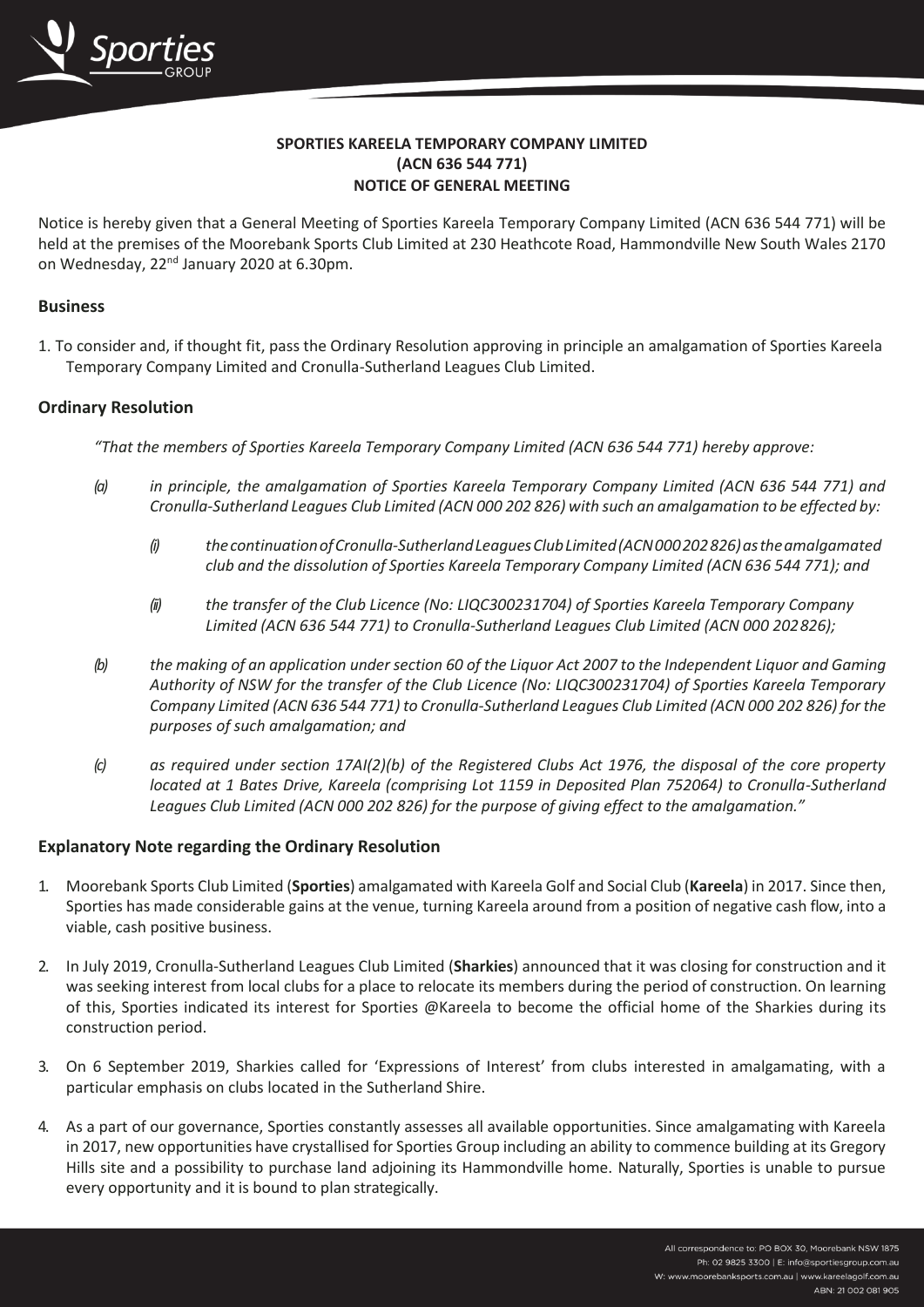

- 5. When the Expression of Interest was advertised, Sporties considered its position and the opportunity that potentially existed for the Sporties Group, Sporties @Kareela, and Sharkies.
- 6. Given these issues and the opportunity presented by Sharkies, Sportieslodged an 'Expression of Interest' to amalgamate the Kareela venue with Sharkies, freeing up resources to pursue other projects.
- 7. Sharkies formally indicated its willingness to begin proceedings to formalise such an amalgamation. If the process is successful it will require a de-amalgamation of the Kareela venue from Sporties and an amalgamation of the venue with Sharkies. Sporties believes Sharkies are an ideal partner to take Kareela forward.
- 8 Sporties believes an amalgamation with a partner like Sharkies will herald in a new era for the Members of Kareela, and this is a decision in their best interest, both long and short term.
- 9. As one step in the process of formalising an amalgamation of the Kareela premises with Sharkies, Sporties is required to de-amalgamate the Kareela Premises to another company. For this purpose, Sporties Kareela Temporary Company Limited (**TCL**) has been incorporated. The de-amalgamation is effective for a very short time (often no more than 10 minutes) prior to the final amalgamation of TCL and Sharkies being granted.
- 10. Sporties @ Kareela Golf is situated at 1 Bates Drive, Kareela NSW and occupies Lot 1159 DP 752064 (**Premises**).
- 11. Upon de-amalgamation, TCL will be entitled to occupy the Premises for the purposes of running a registered club. The Premises will, however, ultimately be transferred to Sharkies in the event the amalgamation is approved.
- 12. Sporties will transfer eighty (80) gaming machine entitlements to TCL in respect of the Premises.
- 13 If the de-amalgamation and amalgamation are both approved, all of Sporties' full time and part time employees at the Premises will be made offers of employment with Sharkies, and if they accept the offers, will be employed by Sharkies. Their existing employee entitlements will be preserved.
- 14. Members should note that because the de-amalgamation and amalgamation are to be simultaneous if granted, the board which will ultimately govern the de-amalgamated/amalgamated club will be that of Sharkies, and the current board members can be found at [www.sharkies.com.au.](http://www.sharkies.com.au/)

#### Golf and Golf Course

- 15. The right to operate the golf course is vested in Kareela Golf Course Operations Pty Ltd (a company in which Sporties currently owns all the shares) under a Licence Agreement.
- 16. Subject to Sharkies, or its nominee, owning all the shares in Kareela Golf Course Operations Pty Ltd (**KGCO**), or having taken an assignment of KGCO interest in the Licence Agreement, Sharkies intends:
	- that Sporties' interest in the Licence Agreement be assigned to Sharkies;
	- to use reasonable endeavours to renew the Licence Agreement (or enter into a new licence agreement for the Golf Course) at the expiration of the Licence Agreement in 2029 on terms satisfactory to the Board of the Amalgamated Club; and
	- in accordance with the requirements of the Licence Agreement maintain reasonable support for all existing golfing activities and improve the golfing facilities at the Kareela Premises.
- 17. Until Sharkies has control of KGCO or has received the benefit of a novation of Licence Agreement, Sporties will provide, or will procure KGCO to provide:
	- to all Golf members of the Amalgamated Club the same level of access to the Golf Course in return for Sharkies submitting to KGCO the same subscription fee currently paid by Golf members (subject to annual review);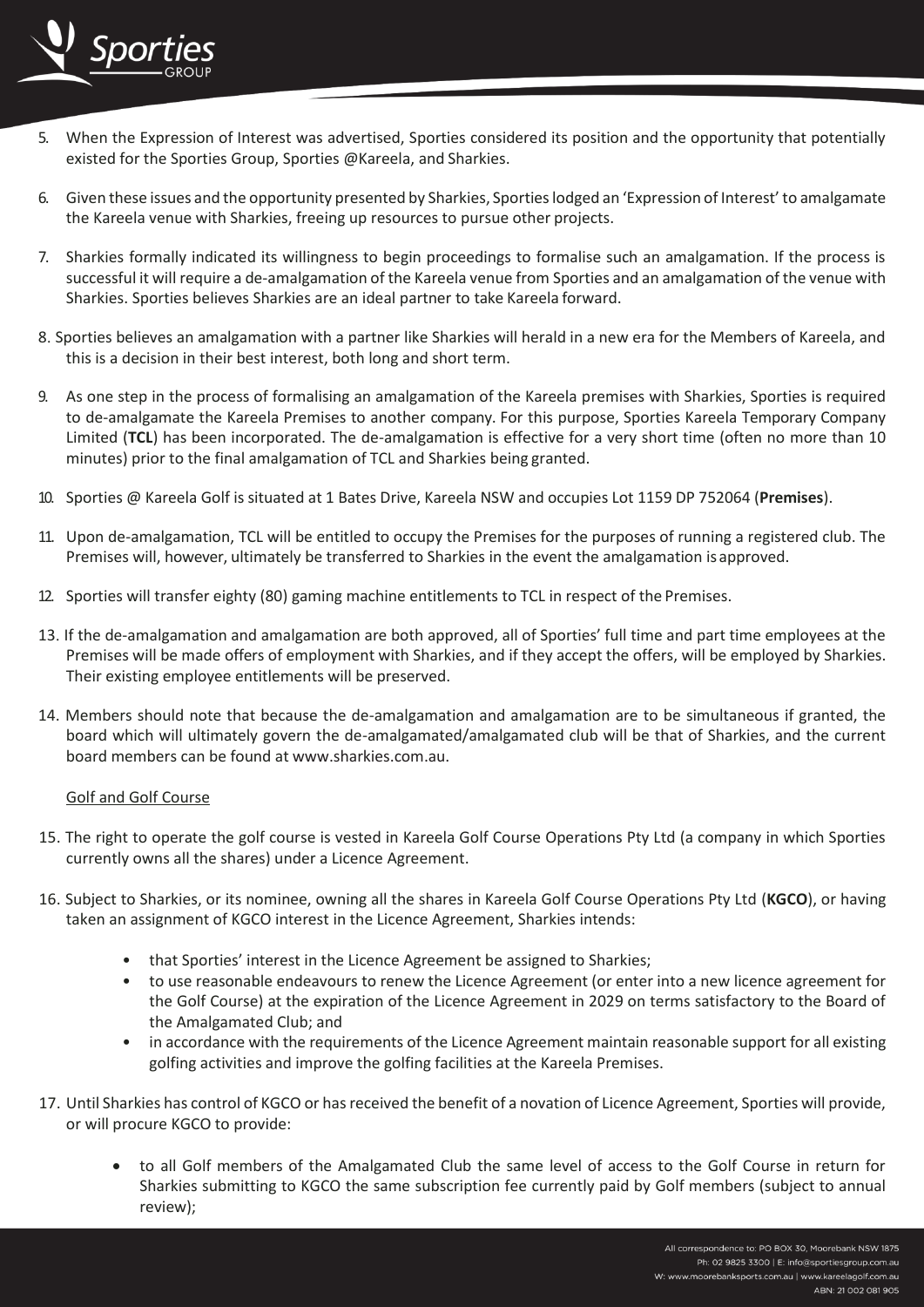

- all other goods and services as currently provided by Sporties or KGCO to Golf members including without limitation competitions, course maintenance in accordance with the terms and conditions of the Licence Agreement and presentations; and
- an honouring of all Golf members entitlements in relation to the Golf Course as a result of all prior subscription fees previously paid to Sporties which have been transferred to Kareela Golf Course Operations Pty Ltd.
- 18. Members should refer to the Memorandum of Understanding between Sporties, TCL and Sharkies which is displayed on the noticeboards of Sporties, Sporties @ Kareela Golf and Sharkies and on the websites of Sporties at www.sportiesgroup. com.au and Sharkies at [www.sharkies.com.au](http://www.sharkies.com.au/)

## **Requirement for the Ordinary Resolution**

- 1. Under section 17AEB of the Registered Clubs Act 1976, without limiting section 60 of the Liquor Act 2007, the Independent Liquor and Gaming Authority cannot approve of the transfer of the licence of a dissolved club (TCL) unless the Authority is satisfied that:
	- (a) the parent club (Sharkies) will meet the requirements set out in section 10(1) of the *Registered Clubs Act* 1976, and
	- (b) the parent club (Sharkies) will be financially viable, and
	- (c) the proposed amalgamation is in the interests of the members of each of the clubs that are amalgamating, and
- 2. the proposed amalgamation has been approved in principle at separate general meetings of the ordinary members of each of the clubs proposing to amalgamate (being in each case an approvalsupported by a majority of the votes cast at the meeting).
- 3. The Ordinary Resolution proposed in this Notice of General Meeting is required for the purposes of section 17AEB(d) of the *Registered Clubs Act* 1976 and the amalgamation between TCL and Sharkies cannot proceed until the ordinary members of both clubs have approved the amalgamations of their clubs at separate generalmeetings.

#### **Procedural Matters in Relation to the proposed Ordinary Resolution**

1 Under section 17AEB(d) of the *Registered Clubs Act* 1976, the proposed amalgamation is to *"be approved in principle at separate extraordinary general meetings of the ordinary members of each of the clubs proposing to amalgamate*."

The term *"extraordinary general meeting"* is not defined in the *Registered Clubs Act* 1976. However, TCL's Constitution does not recognise the concept of *"extraordinary general meeting"* but rather Rule 26.2 provides:

*A general meeting called the Annual General Meeting shall be held once at least in every calendar year at such time and place as may be determined by the Board but within five (5) months of the close of the financial year. All meetings other than Annual General Meetings shall be called general meetings.*

The term "ordinary members" where used in section 17AEB(d) of the *Registered Clubs Act* 1976 is defined in section 4 of the *Registered Clubs Act* 1976 and essentially means all members in all classes of membership (excluding employees and junior members of TCL), other than Honorary members, Temporary members and Provisionalmembers.

- 2. Accordingly, all members in all classes of membership (excluding employees and junior members of TCL), other than Honorary members, Temporary members and Provisional members are eligible to attend the general meeting and vote on the Ordinary Resolution. This is despite any provision in the Constitution of TCL that restricts voting rights for certain classes of membership.
- 3. To be passed, the Ordinary Resolution requires votes from a simple majority of members (50% + 1) present and voting on the Ordinary Resolution at the meeting.